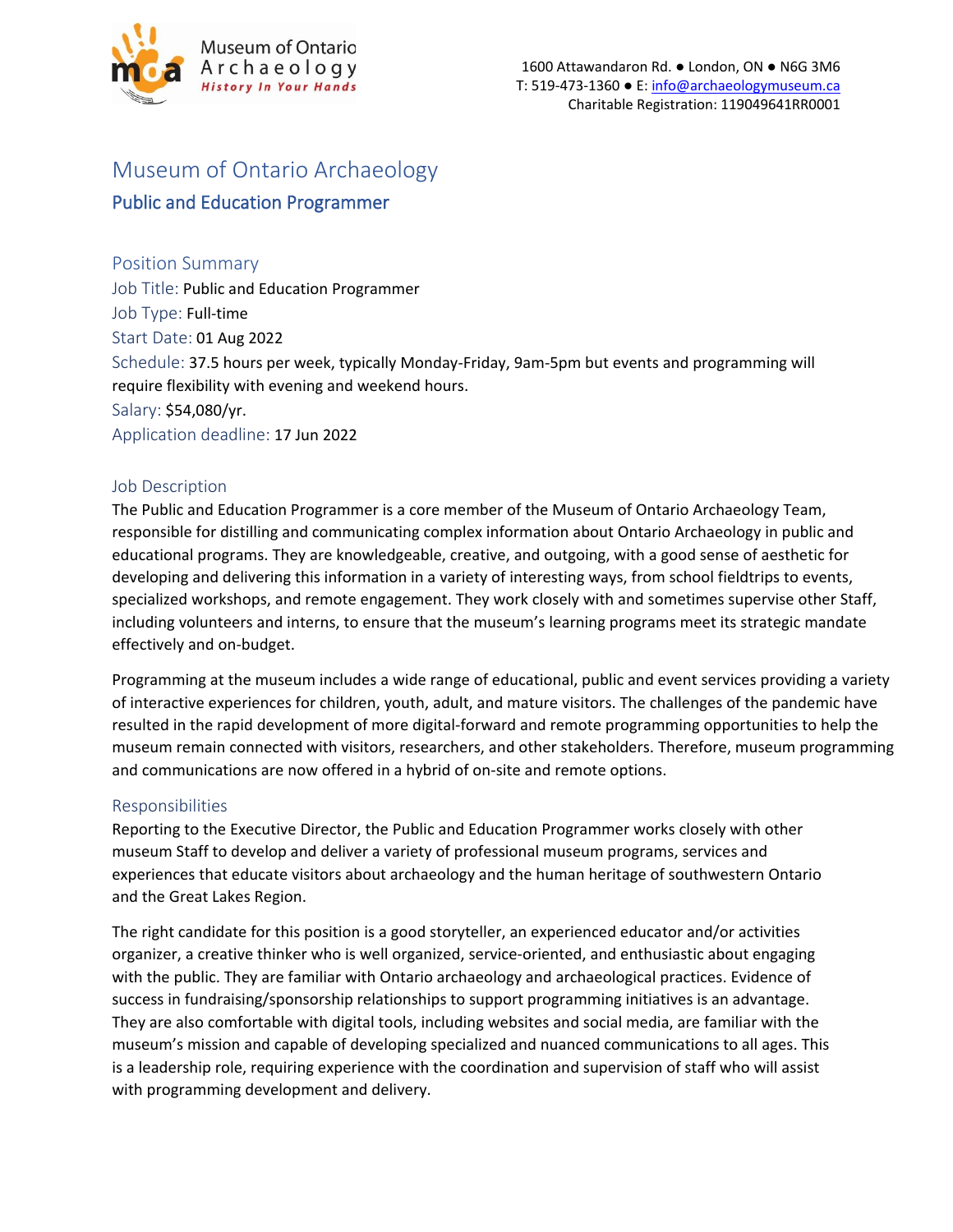#### Key Responsibilities

- Lead the museum's educational and public programming.
- Develop meaningful engagement services for diverse audiences about Ontario's archaeology and cultural heritage.
- Plan, coordinate, deliver and evaluate curriculum-relevant educational programs including K- $12<sup>th</sup>$  grade field trips, camps, parties, and workshops.
- Plan and coordinate complementary exhibit programming and learning materials.
- Develop/deliver and evaluate adult/senior programs and workshops, events, and outreach.
- Assist with the development and revision of museum programming and engagement policies.
- Assist with museum communications, both print and digital formats, including website content, social media posts, newsletters, publications, advertising copy, etc.
- Solicit interest and feedback, conduct surveys, analyze, and implement changes to ensure that museum programs are current, relevant, and meet the needs of stakeholders.
- Develop community partnerships and liaise with teachers, school boards, museum and heritage organizations, archaeology researchers, Descendant communities and other relevant groups and agencies.
- Oversee training and management of junior programming staff and volunteers.
- Participate in the day-to-day activities at the museum such as visitor services, tours and other related duties and responsibilities, as required.

#### Qualifications

- Minimum education: post-secondary B. Ed in Education; a MA in Archaeology, Public History, or another related field.
- At least 2 years of interpretive programming or educational experience; or interpretive experience in a cultural resource management position.
- Sound knowledge and understanding of archaeological practices in Ontario and familiarity with current/relevant archaeology topics.
- Experience working with s.
- Knowledge and understanding of Indigenous history and heritage in southern Ontario/Great Lakes region; additionally, familiarity with the Truth and Reconciliation Commission and the relevant Calls to Action for Museums is an asset. This knowledge can be through lived or worked experience, or education (or both).
- Experience with education program development and management including integrating and supporting provincial core-curriculum.
- Able to research, understand and interpret archaeological science, concepts, and knowledge in a relevant, engaging fashion for public audiences.
- Experienced with staff/volunteer coordination and supervision.
- Communications experience.
- Excellent time management with an exceptional ability to prioritize and multi-task.

## Skills and Other Characteristics

• Comfort and/or capability of learning and using Microsoft Office products (Word, Excel, PowerPoint, Teams), website tools (i.e. WordPress, Wix), online productivity software (i.e. Podio, Constant Contact, Survey Monkey, etc.), digital imaging software (i.e. Canva, Photoshop), and education tools (i.e. Google Classroom, Schoology, Kahoot!)